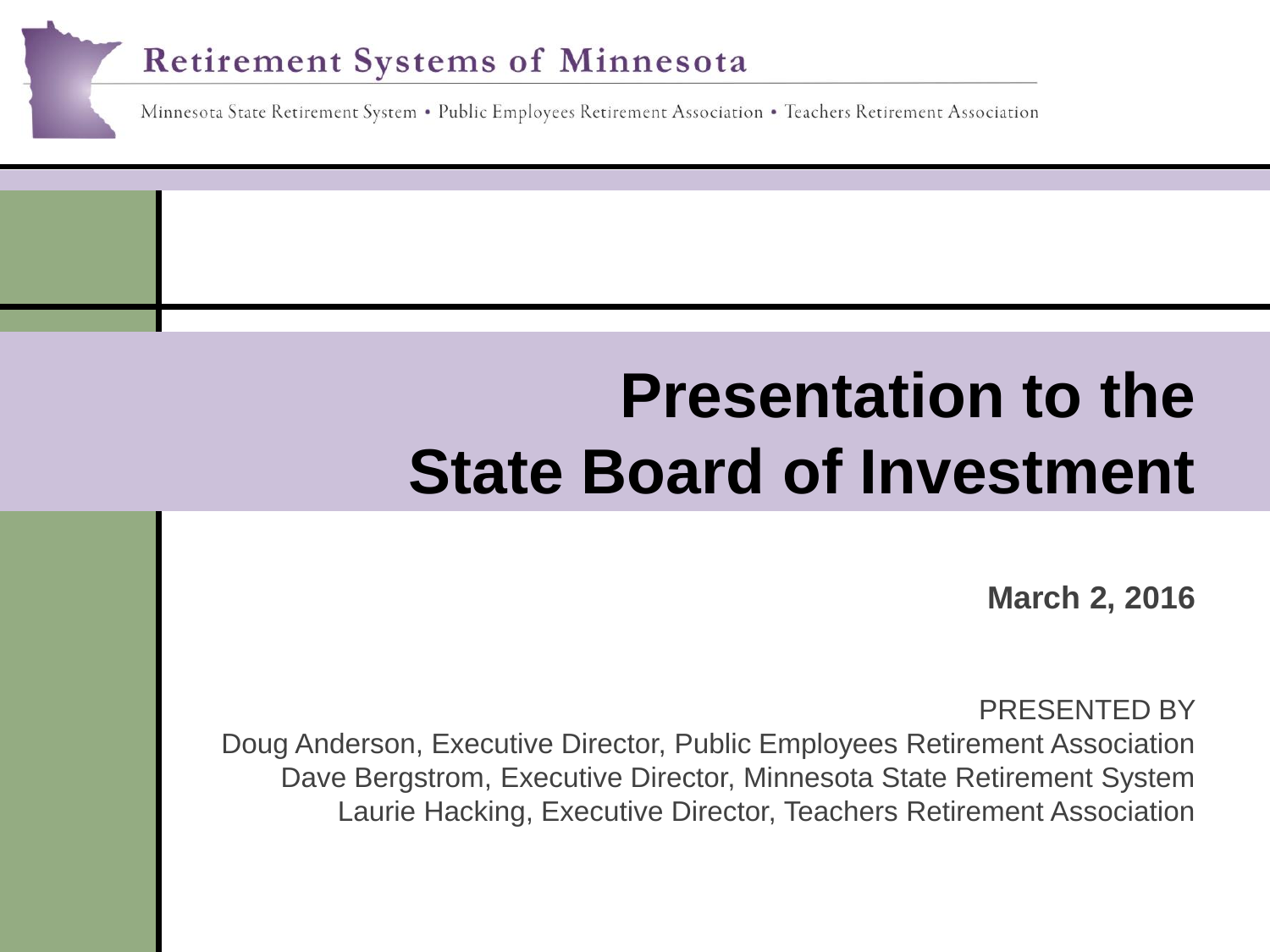# **Retirement systems' mission + impact on state**

- Retirement security for Minnesota public employees: teachers, state workers, city/county employees, police and fire
- Attract and retain skilled, experienced public employees who make possible a high-quality education system and excellent public services

### **Retirement systems…**

- Serve nearly a half-million Minnesotans
- Distribute more than \$3 billion annually to 182,000 benefit recipients

### **Economic impact**

- About 90 percent of public-sector retirees live in Minnesota and pay taxes here, supporting local communities throughout the state
- \$7 billion impact on state economy
- 46,581 jobs
- \$1.2 billion annually in federal, state and local revenue

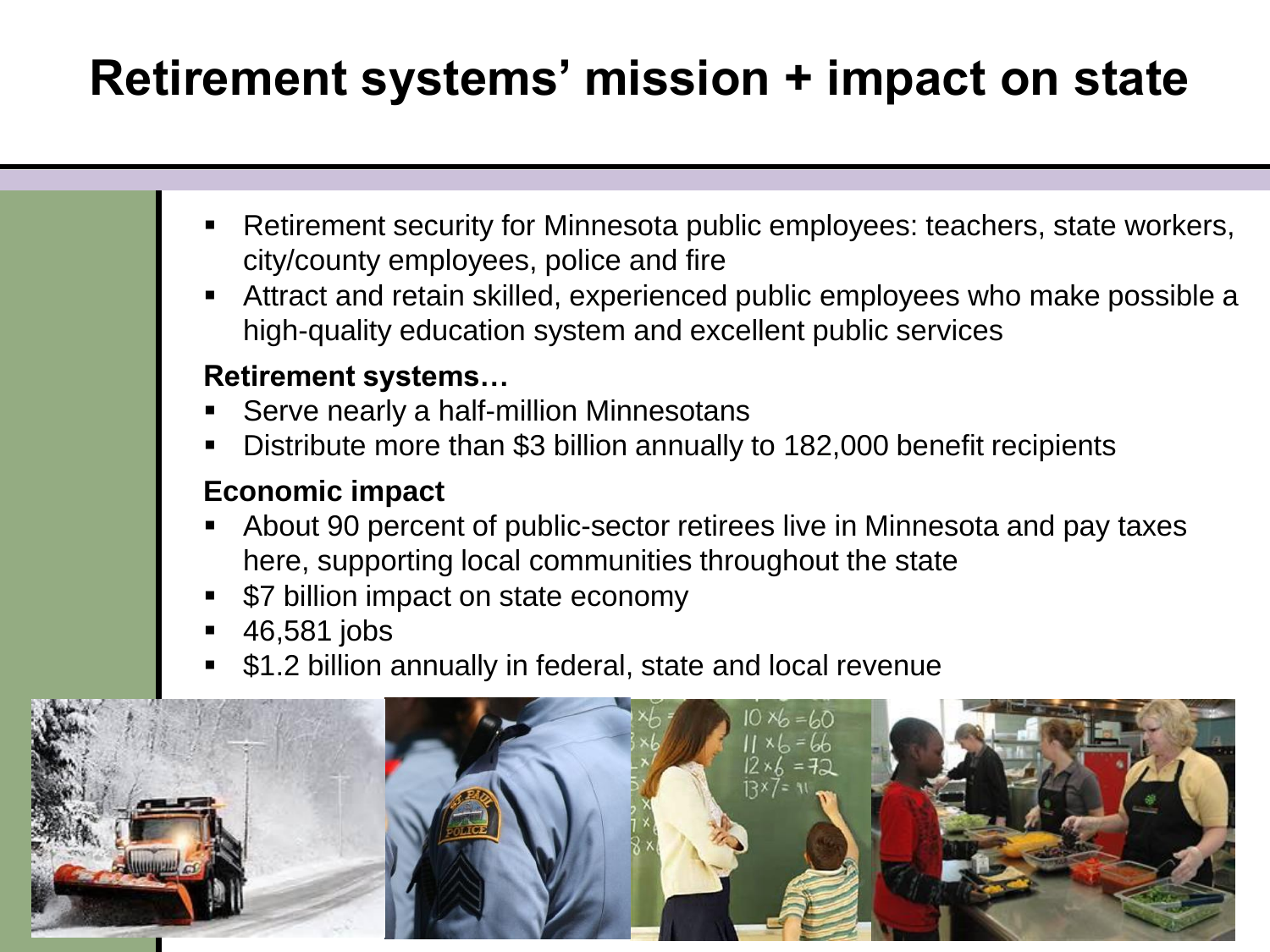### **State Board of Investment returns**

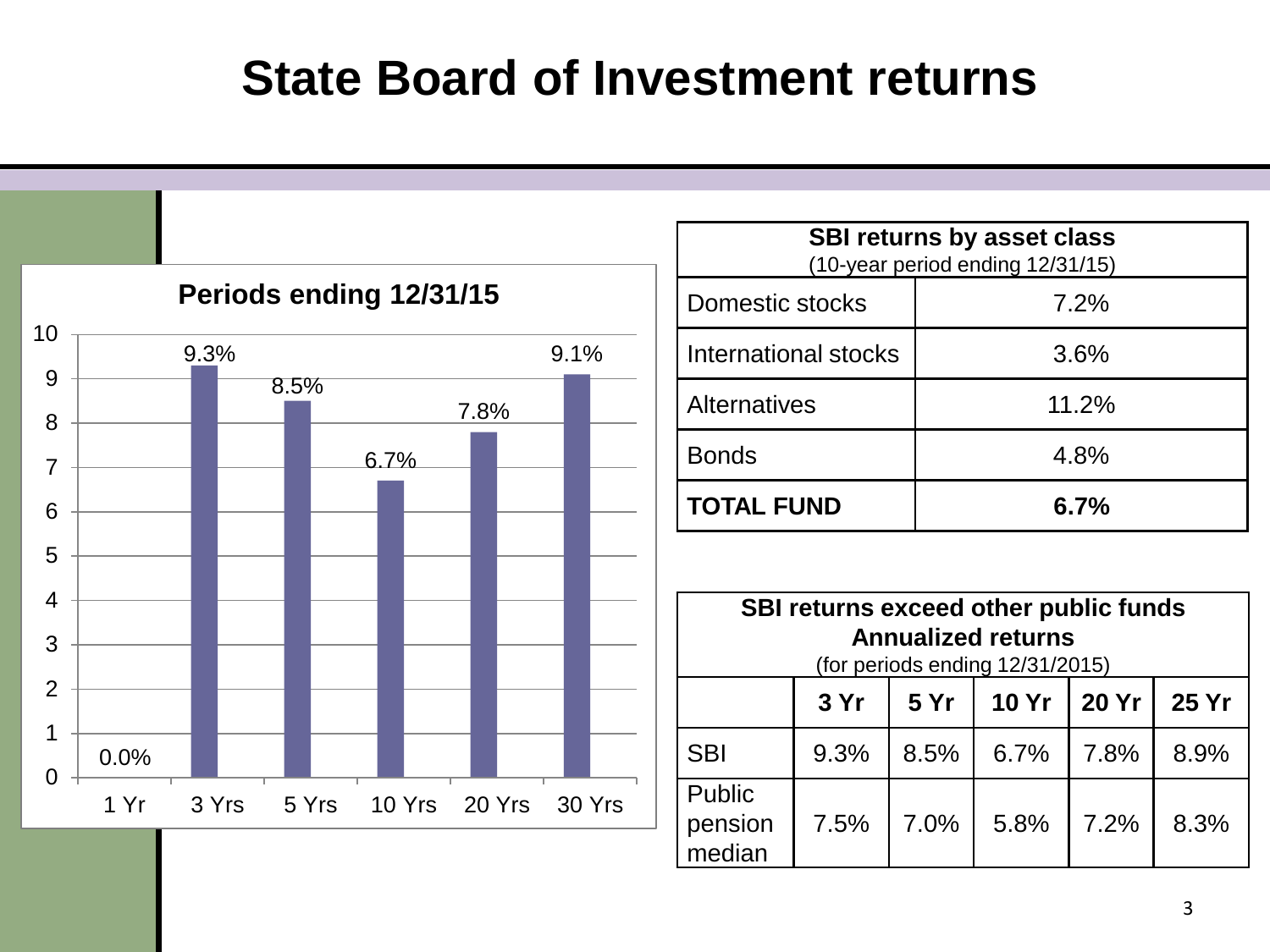## **Investment returns critical to funding**



**Sources of MN public pension fund revenue, 1990-2015**  (PERA, MSRS, TRA)

### **National public pension average:**

(Source: National Association of State Retirement Administrators)

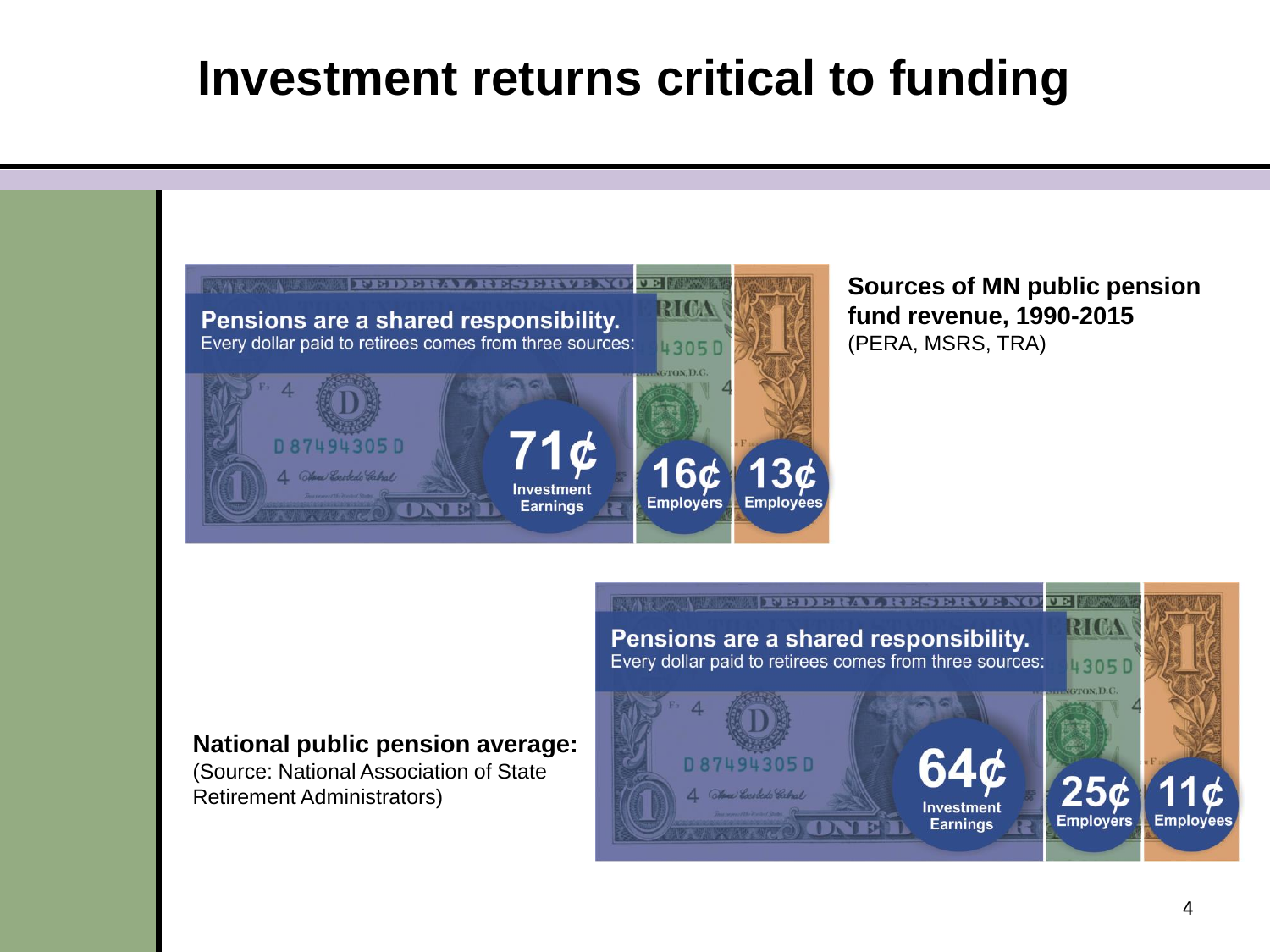### **Funds rebound from market downturn**

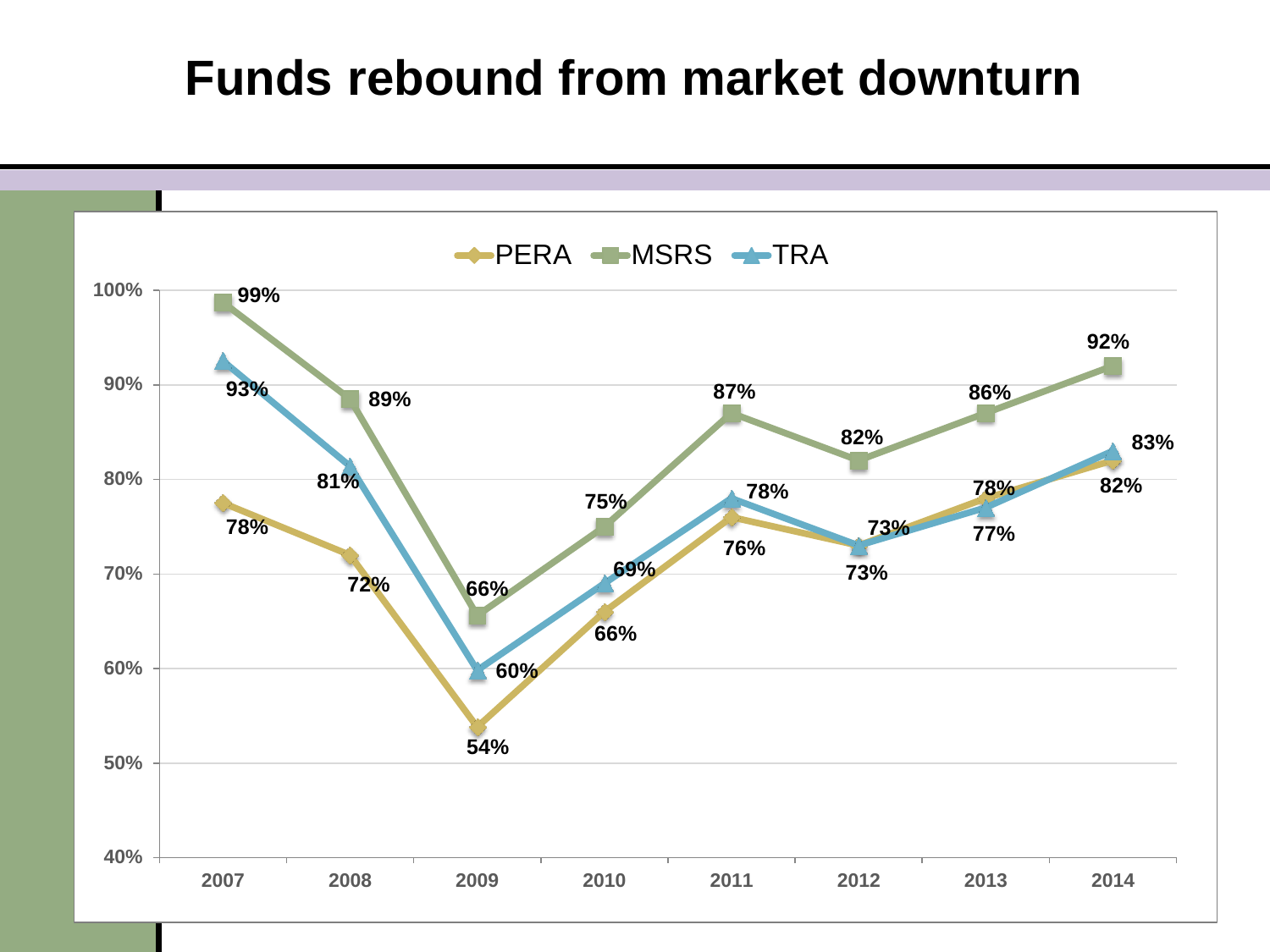# **Experience study results**

- Recently system actuaries completed experience studies which periodically evaluate actual vs expected experience with economic and demographic actuarial assumptions.
- Assumptions are long-term estimates that look to the future and cover 30-50-year projection periods.

#### **Experience study recommendations:**

- o Lower general wage inflation and payroll growth assumption from 3.75 percent to 3.5 percent.
- o Lower long-term investment return assumption to 8 percent.
- o Recognize mortality improvements (longer lifespans) occurring now and in the future. Members and retirees are living much longer – on average an extra **two years**.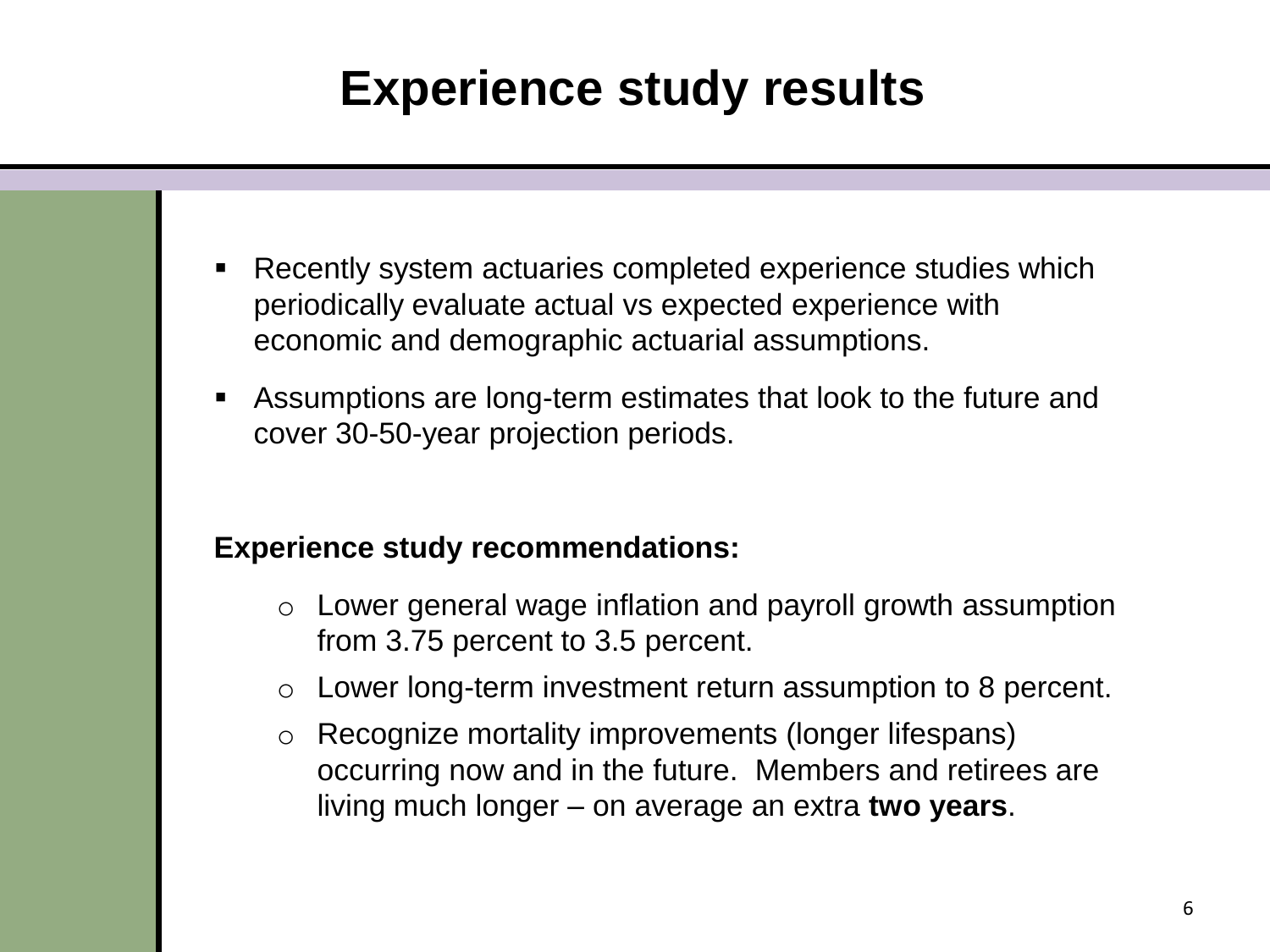### **Geographic variations in life expectancy at birth**



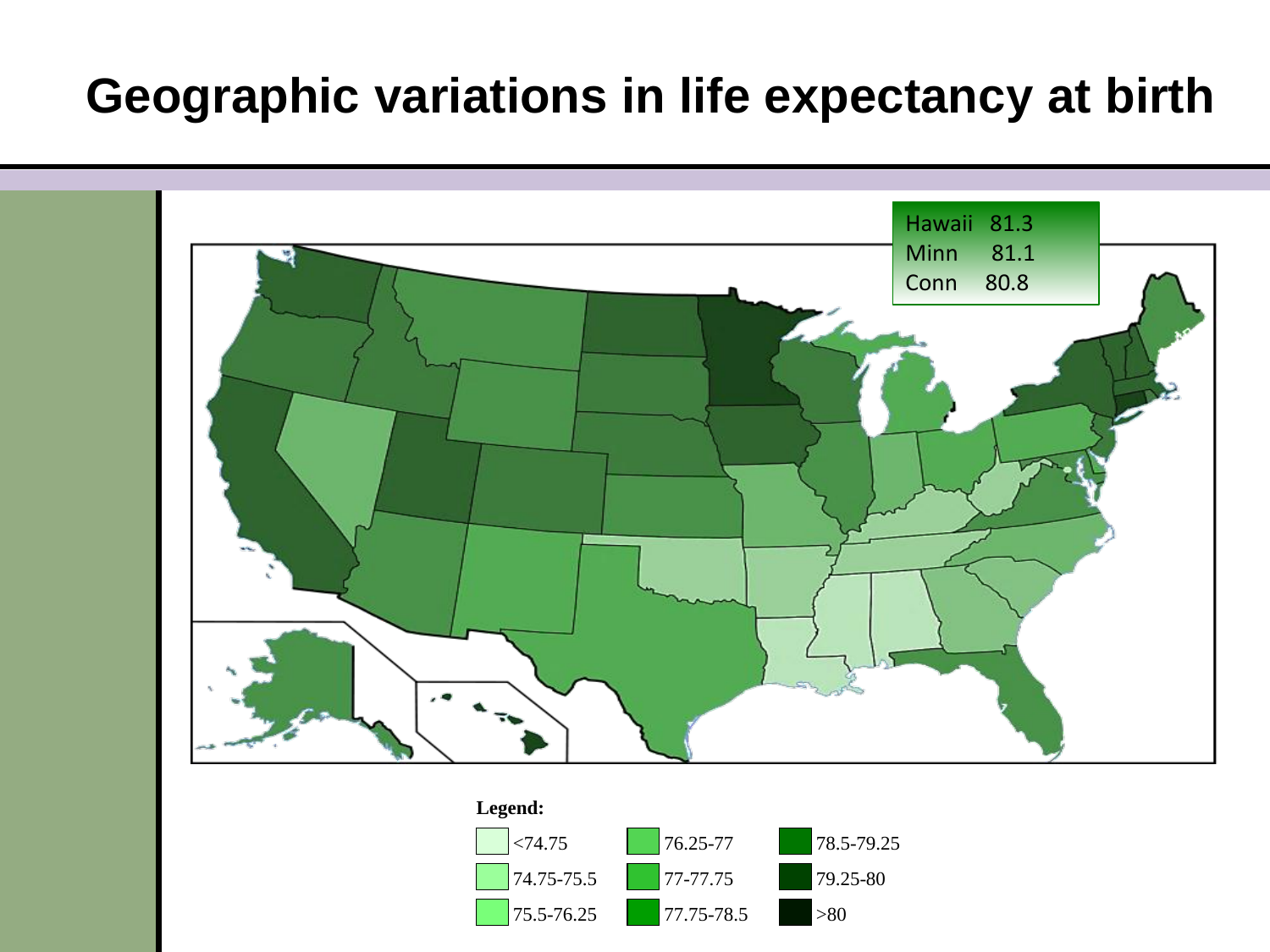### **Funding ratios: Impact of assumption changes**

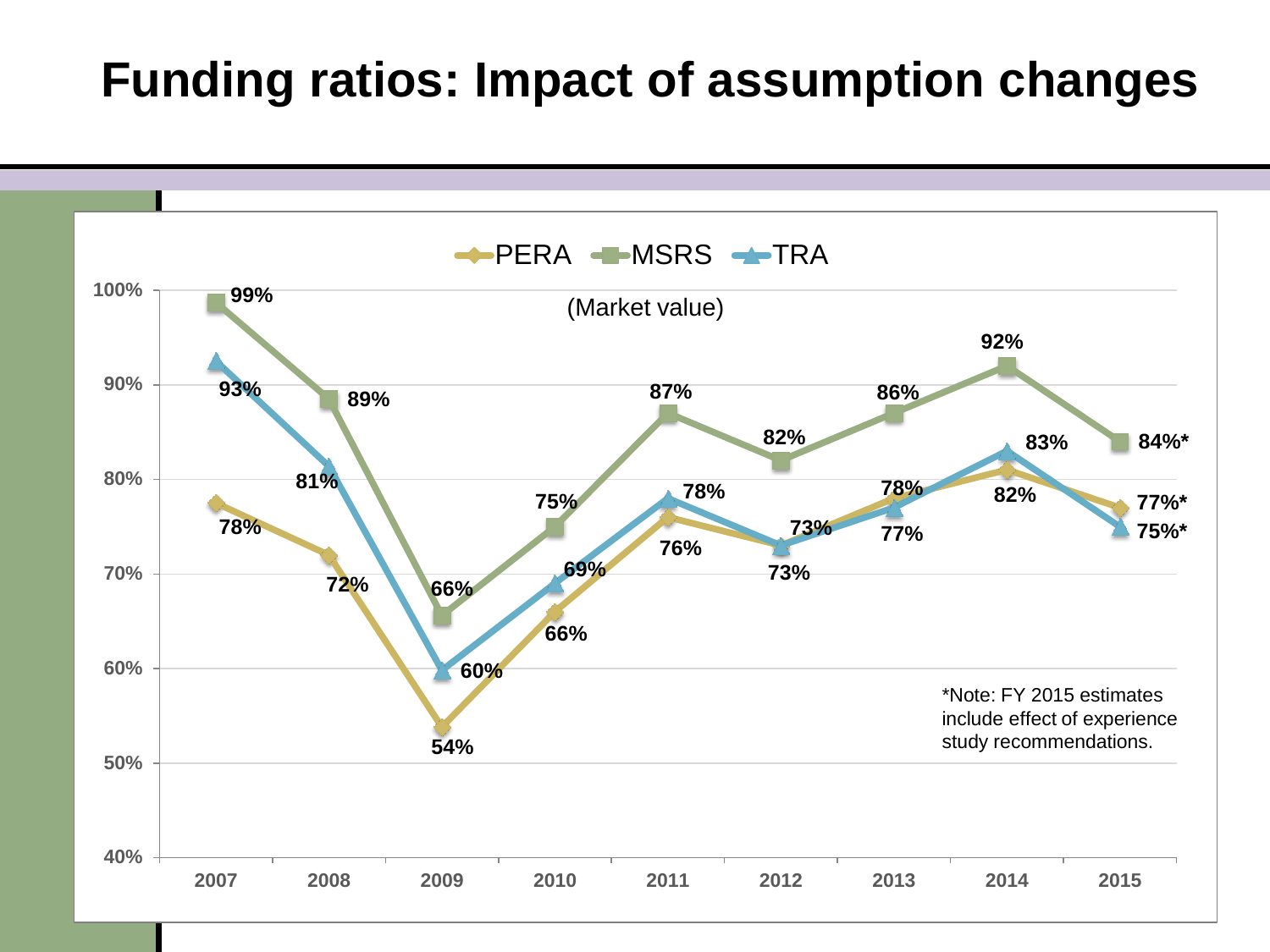### **Experience study: Cost impact on MSRS General Plan (market value)**

| <b>MARKET VALUE</b>                               | 7/1/14 valuation | 7/1/15 valuation<br>(with all<br>assumption<br>changes except<br>mortality) * | 7/1/15 valuation<br>(with all<br>assumption<br>changes including<br>mortality) |
|---------------------------------------------------|------------------|-------------------------------------------------------------------------------|--------------------------------------------------------------------------------|
| <b>Actuarial accrued</b><br>liability             | \$12.4 billion   | \$13.1 billion                                                                | \$13.8 billion                                                                 |
| Market value of assets                            | \$11.5 billion   | \$11.6 billion                                                                | \$11.6 billion                                                                 |
| <b>Funded ratio</b>                               | 92.4%            | 88.9%                                                                         | 83.9%                                                                          |
| <b>Total required</b><br>contribution as % of pay | 10.0%            | 11.5%                                                                         | 13.8%                                                                          |
| <b>Employee plus employer</b><br>contributions    | 11.0%            | 11.0%                                                                         | 11.0%                                                                          |
| <b>Sufficiency / (deficiency)</b><br>as % of pay  | 1.0%             | $(0.5\%)$                                                                     | (2.8%)                                                                         |

\* Assumption changes include 8% investment return, lower wage/salary growth.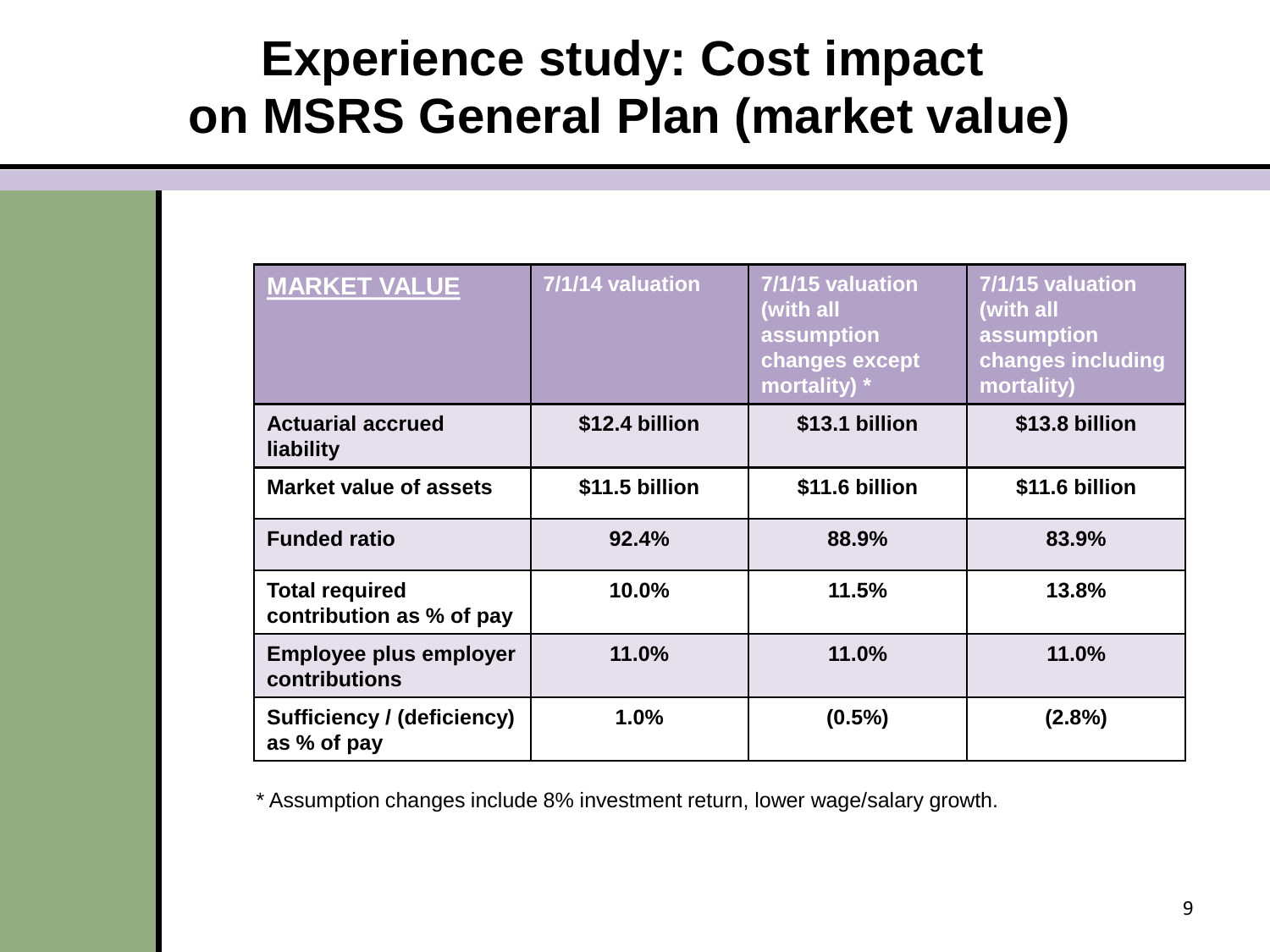# **MSRS sustainability proposals**

**GOAL: Improve funded ratios and address deficiencies caused by economic and mortality changes.**

#### **MSRS General Plan**

- Contribution rates starting July 1, 2017
	- o Employee: Increase from 5.5 percent to 6 percent (\$13.6 million)
	- o Employer: Increase from 5.5 percent to 7 percent (\$40.9 million)
- COLA (also applies to Unclassified Plan and Legislator's Plan)
	- o Reduce COLA from 2.0 percent to 1.75 percent
	- o Eliminate automatic trigger raising COLA to 2.5 percent

RESULT: Lowers MSRS liabilities by \$400 million, eliminates deficiency and creates small sufficiency

#### **MSRS Correctional Plan**

- COLA
	- o Reduce COLA from 2.0 percent to 1.75 percent
	- o Eliminate automatic trigger raising COLA to 2.5 percent

#### **MSRS Judges Plan**

 $\bullet$  \$6 million appropriation request  $10^{10}$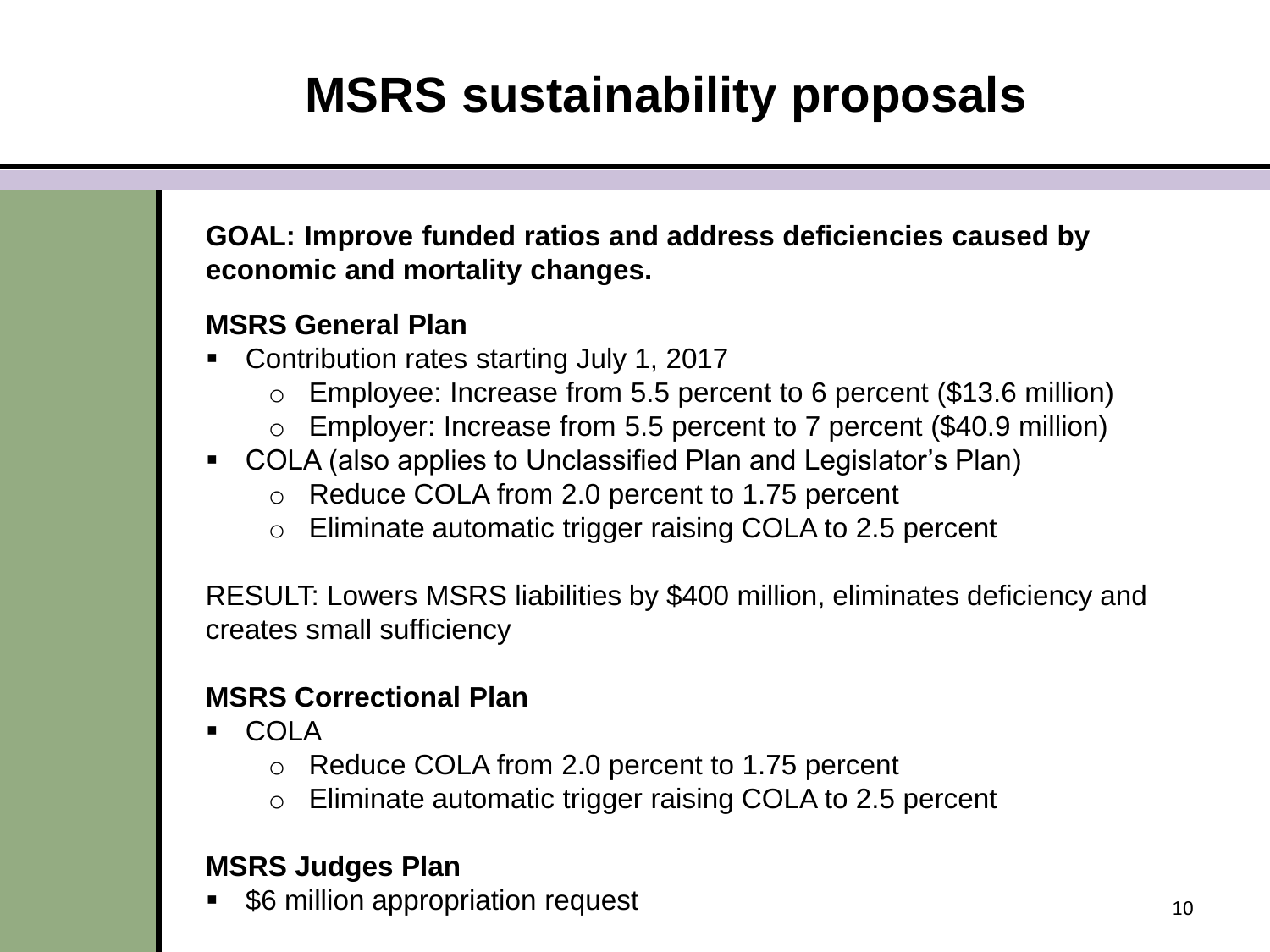### **MSRS: Impact of sustainability measures**

| <b>Funded ratio</b><br>120%                                   | <b>MARKET</b><br><b>VALUE</b>                        | 7/1/15<br>valuation<br>(with all<br>assumption<br>changes<br>including<br>mortality) | 7/1/15<br>valuation<br>(estimated)<br>with<br>sustainability<br>measures |
|---------------------------------------------------------------|------------------------------------------------------|--------------------------------------------------------------------------------------|--------------------------------------------------------------------------|
| 104%<br>100%<br>80%                                           | <b>Actuarial</b><br>accrued<br>liability             | \$13.8 billion                                                                       | \$13.4 billion                                                           |
| 75%<br>60%                                                    | <b>Market value</b><br>of assets                     | \$11.6 billion                                                                       | \$11.6 billion                                                           |
| 40%<br>20%                                                    | <b>Funded ratio</b>                                  | 83.9%                                                                                | 87.0%                                                                    |
| $0\%$<br>2015<br>2039<br>2041                                 | <b>Total required</b><br>contribution<br>as % of pay | 13.8%                                                                                | 12.5%                                                                    |
| -With sustainability package - Without sustainability package | <b>Employee</b><br>plus<br>employer<br>contributions | 11.0%                                                                                | 13%                                                                      |
|                                                               | <b>Sufficiency /</b><br>(deficiency)<br>as % of pay  | (2.8%)                                                                               | 0.5%                                                                     |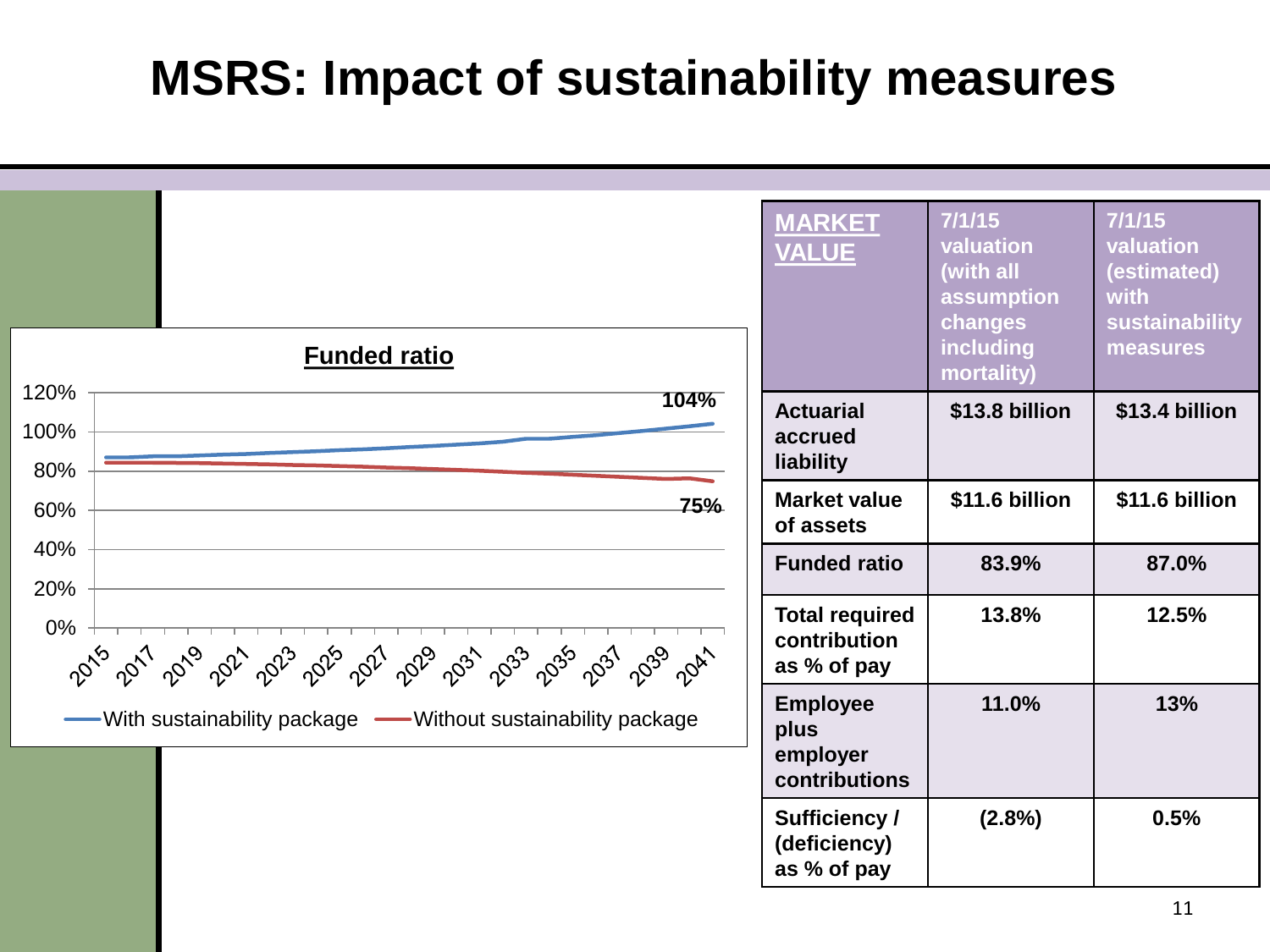### **Experience study: Cost impact on TRA (market value)**

| <b>MARKET VALUE</b>                               | 7/1/14 valuation | 7/1/15 valuation<br>(with no<br>assumption<br>changes) | 7/1/15 valuation<br>(with all<br>assumption<br>changes)* |
|---------------------------------------------------|------------------|--------------------------------------------------------|----------------------------------------------------------|
| <b>Actuarial accrued liability</b>                | \$24.5 billion   | \$25.6 billion                                         | \$27.1 billion                                           |
| <b>Market value of assets</b>                     | \$20.3 billion   | \$20.4 billion                                         | \$20.4 billion                                           |
| <b>Funded ratio</b>                               | 82.7%            | 80.0%                                                  | 75.4%                                                    |
| <b>Total required</b><br>contribution as % of pay | 15.7%            | 16.7%                                                  | 20.5%                                                    |
| <b>Employee plus employer</b><br>contributions    | 15.7%            | 16.0%                                                  | 16.0%                                                    |
| <b>Sufficiency / (deficiency)</b><br>as % of pay  | (0%)             | (0.7%                                                  | (4.5%)                                                   |

\* Assumption changes include 8% investment return, lower payroll/salary growth and mortality improvements.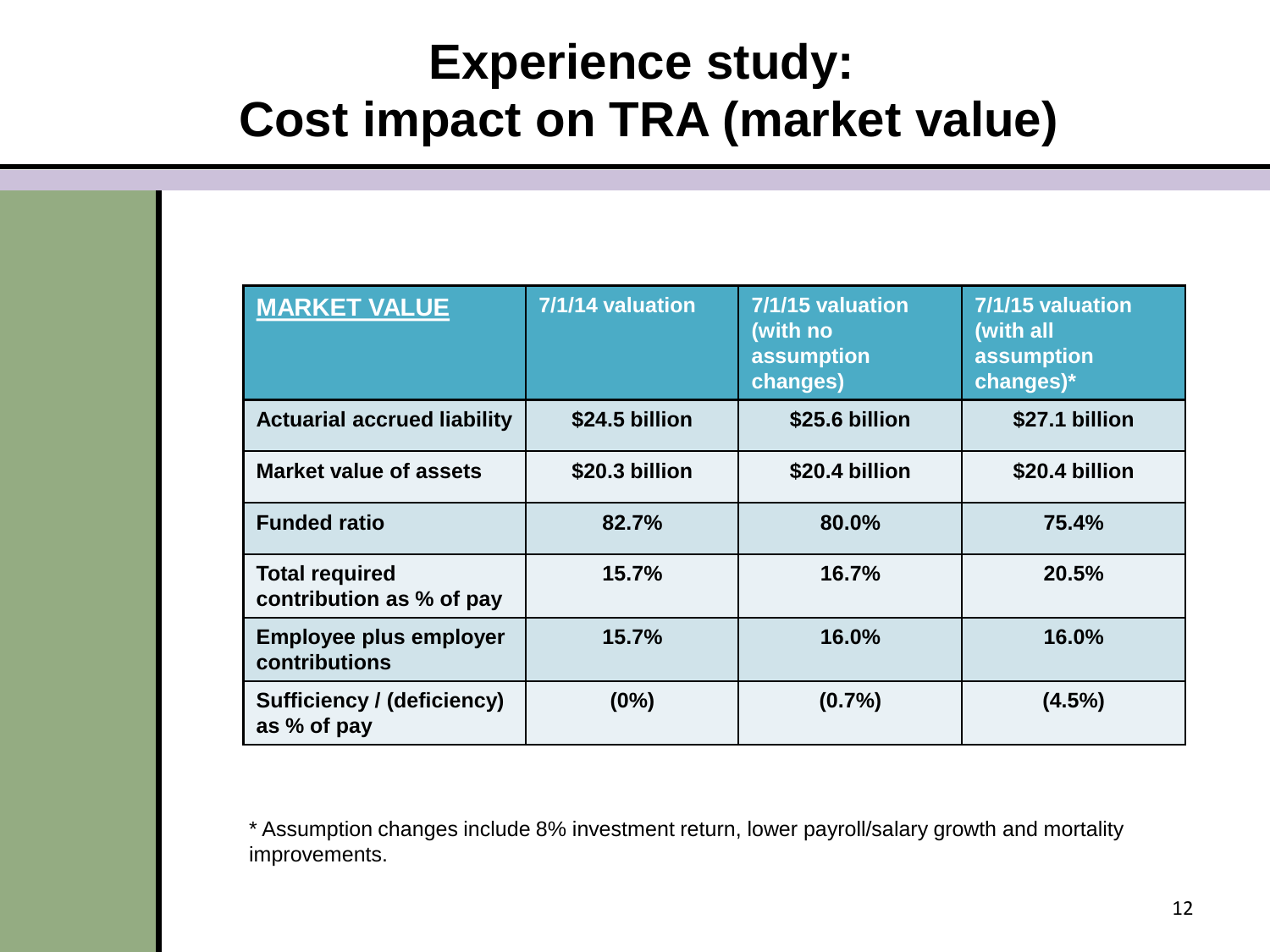# **TRA sustainability proposals**

### **TRA**

Contribution rates

 Employee: Unchanged (7.5 percent) Employer: Increase from 7.5 percent to 8.5 percent, effective 7/1/17, \$43 million per year

COLA – Affects **both** retirees and current actives

- Reduced COLA from 2 percent to 1 percent for 5 years, 1.75 percent after, effective 1/1/17
- **Eliminate automatic trigger raising COLA to** 2.5 percent

Amortization period: 30 years (2046)

### RESULT:

- Reduces deficiency by 4.2 percent of pay
- Saves \$1 billion in liabilities
- **Eliminating COLA trigger reduces required** contributions by 1% of pay
- Attains 100 percent funded goal in 30 years 13



**\*Present value of contributions and benefit cuts over 30 years**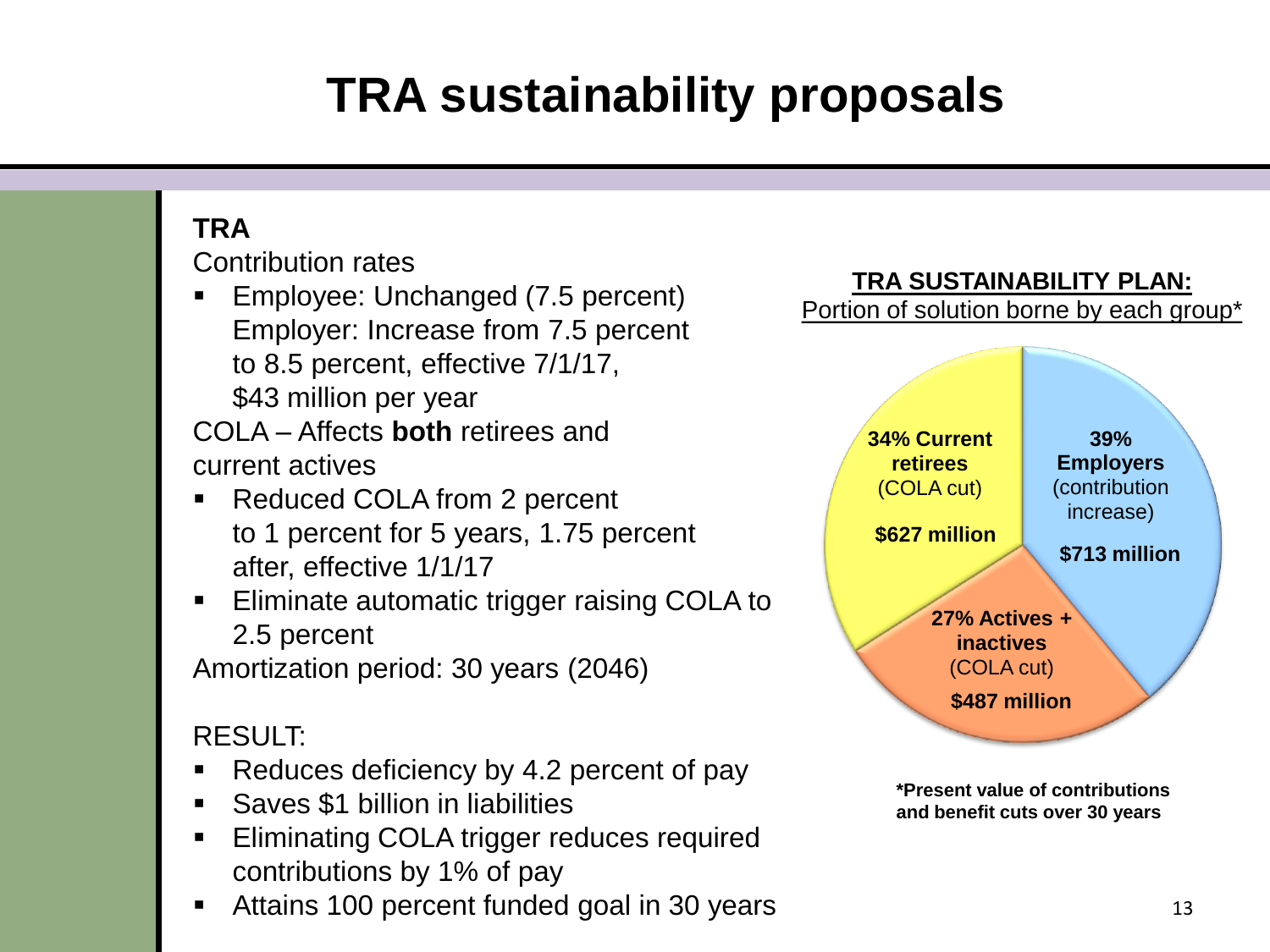### **TRA: Impact of sustainability measures**

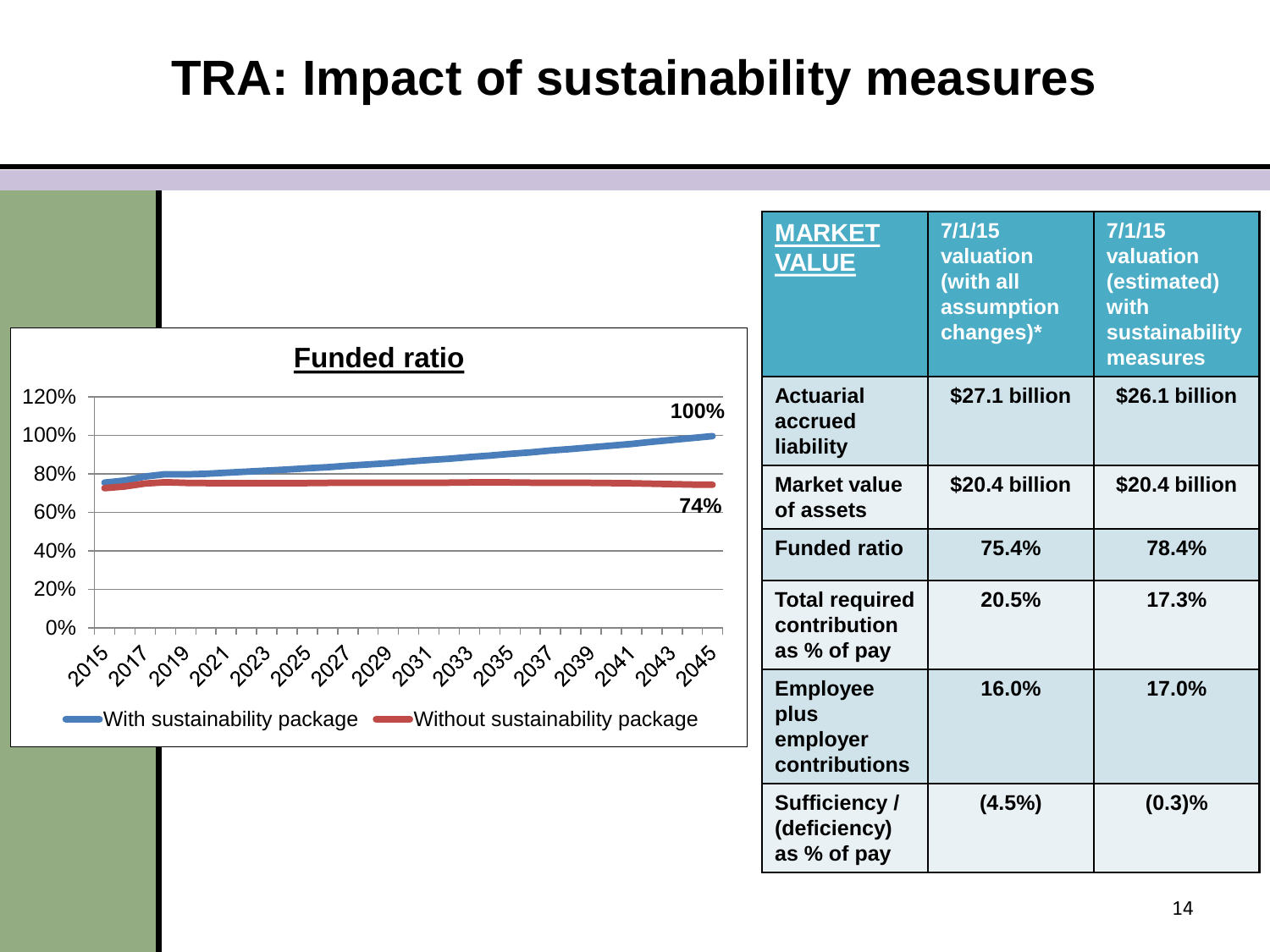### **Experience study: Cost impact on PERA General Plan (market value)**

| <b>MARKET VALUE</b>                                  | 7/1/14 valuation | 7/1/15 valuation<br>(with all<br>assumption<br>changes except<br>mortality) * | 7/1/15 valuation<br>(with all<br>assumptions<br>including mortality) |
|------------------------------------------------------|------------------|-------------------------------------------------------------------------------|----------------------------------------------------------------------|
| <b>Actuarial accrued</b><br>Liability                | \$21.3 billion   | \$23.6 billion                                                                | \$24.1 billion                                                       |
| <b>Market value of assets</b>                        | \$17.4 billion   | \$18.6 billion                                                                | \$18.6 billion                                                       |
| <b>Funded ratio</b>                                  | 81.8%            | 78.9%                                                                         | 77.2%                                                                |
| <b>Total required</b><br>contribution as % of<br>pay | 13.2%            | 15.0%                                                                         | 15.4%                                                                |
| <b>Employee plus</b><br>employer contributions       | 13.7%            | 14.7%                                                                         | 14.7%                                                                |
| <b>Sufficiency/</b><br>(deficiency) as % of pay      | 0.5%             | $(0.3\%)$                                                                     | (0.7%                                                                |

\* Assumption changes include 8% investment return, lower wage/salary growth.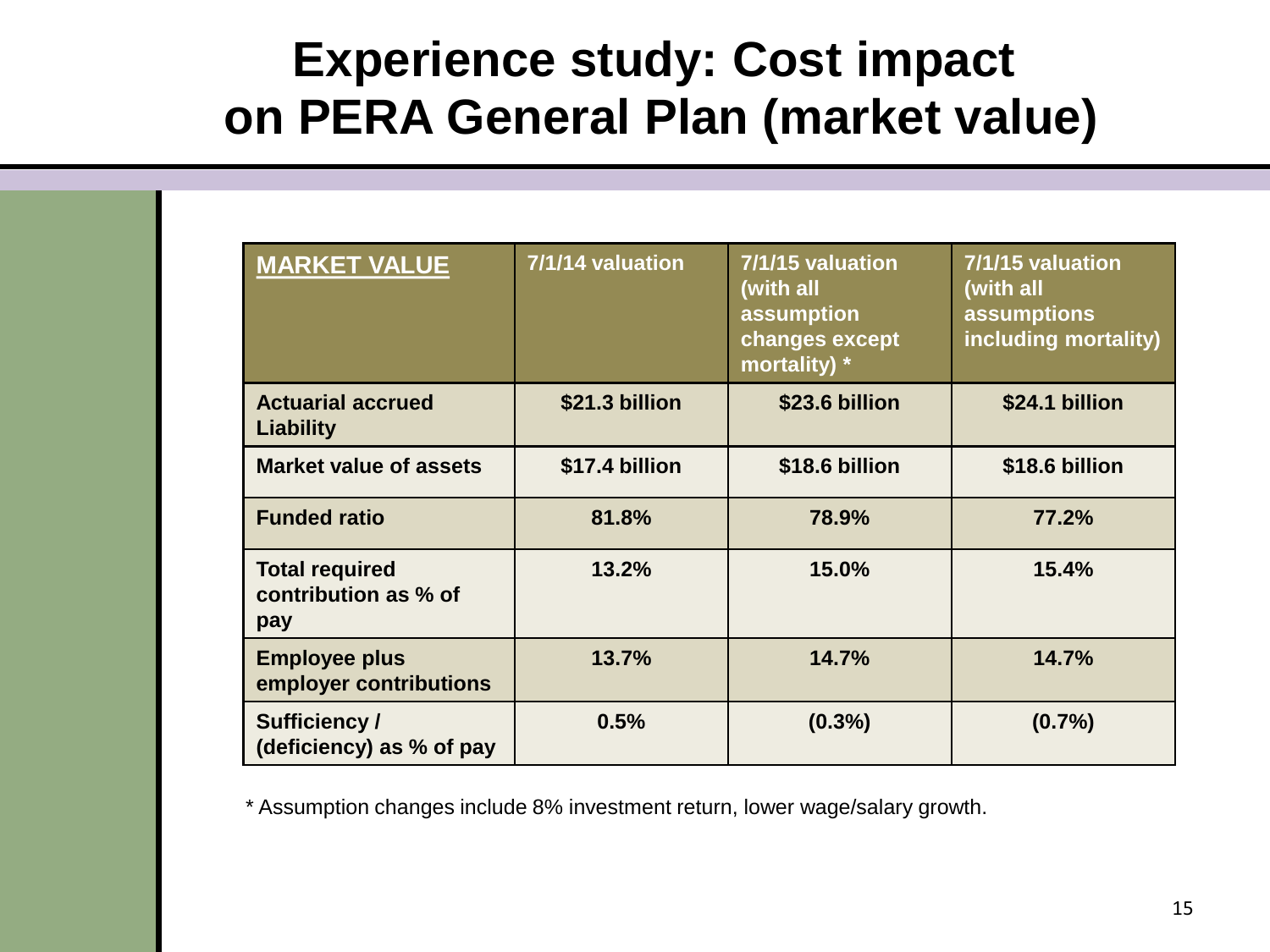# **PERA: Monitoring financial status**

- Plan sufficiently stable now, no immediate need for corrective action
- **EXEC** Meeting with stakeholder groups

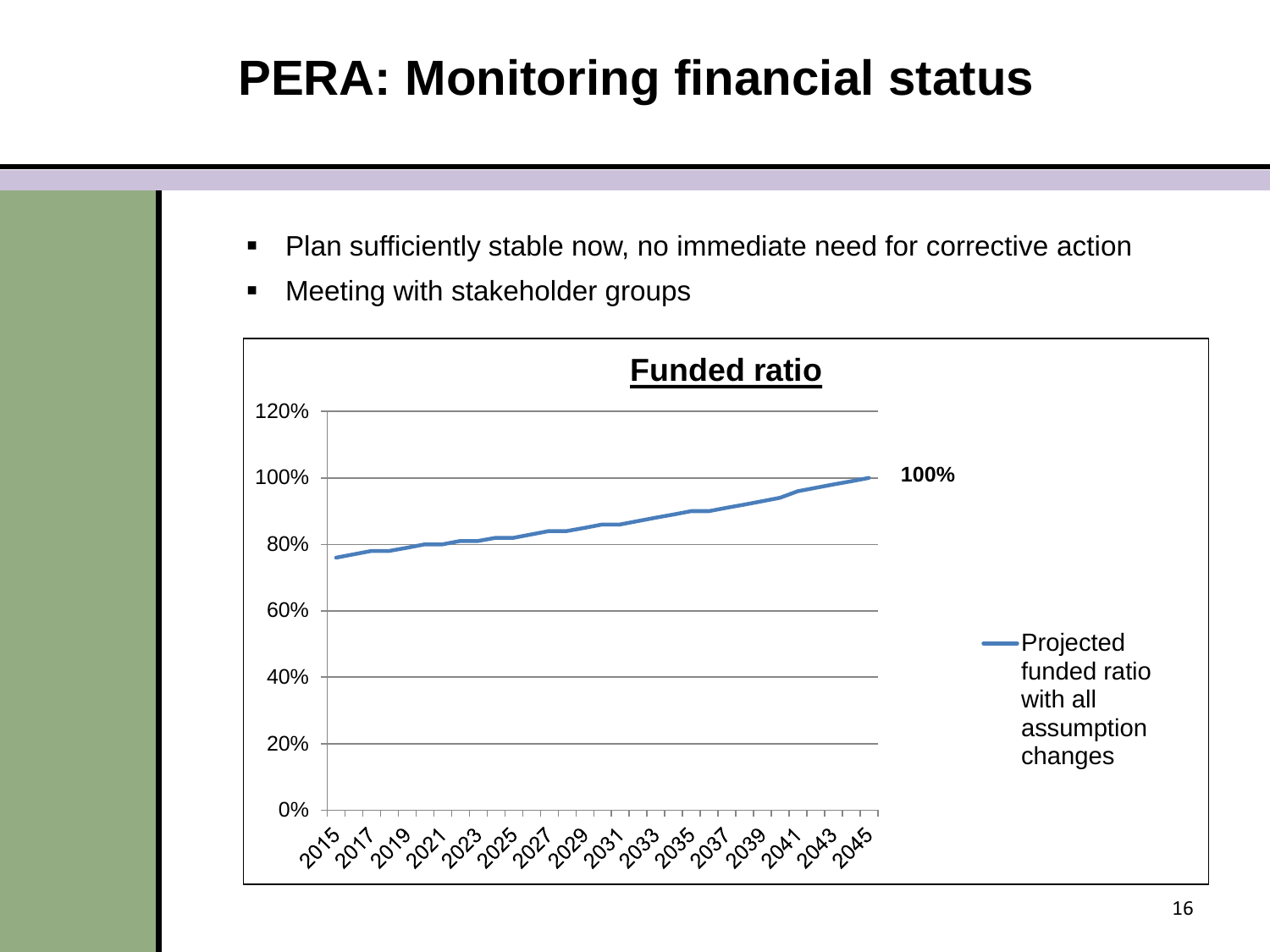# **Previous + proposed reforms save \$8.2 billion**

- Minnesota one of the first states to enact pension reforms in wake of Great Recession.
- Took bold corrective action in 2010-2013 with bipartisan support.

| <b>Plan</b>              | <b>Liability reduction</b><br>2010-2013 | <b>Liability reduction</b><br>(proposed) 2016 |
|--------------------------|-----------------------------------------|-----------------------------------------------|
| <b>MSRS General</b>      | \$650,000,000                           | \$400,000,000                                 |
| <b>MSRS Correctional</b> | \$45,000,000                            | \$31,000,000                                  |
| <b>MSRS State Patrol</b> | \$97,000,000                            |                                               |
| <b>MSRS Judges Plan</b>  | \$38,000,000                            |                                               |
| <b>PERA General</b>      | \$2,800,000,000                         |                                               |
| PERA P&F                 | \$1,082,000,000                         |                                               |
| <b>PERA Correctional</b> | \$15,000,000                            |                                               |
| <b>TRA</b>               | \$1,750,000,000                         | \$1,000,000,000                               |
| <b>TOTAL</b>             | \$6,819,000,000                         | \$1,431,000,000                               |

\* Reduction in liabilities for all current active and retired members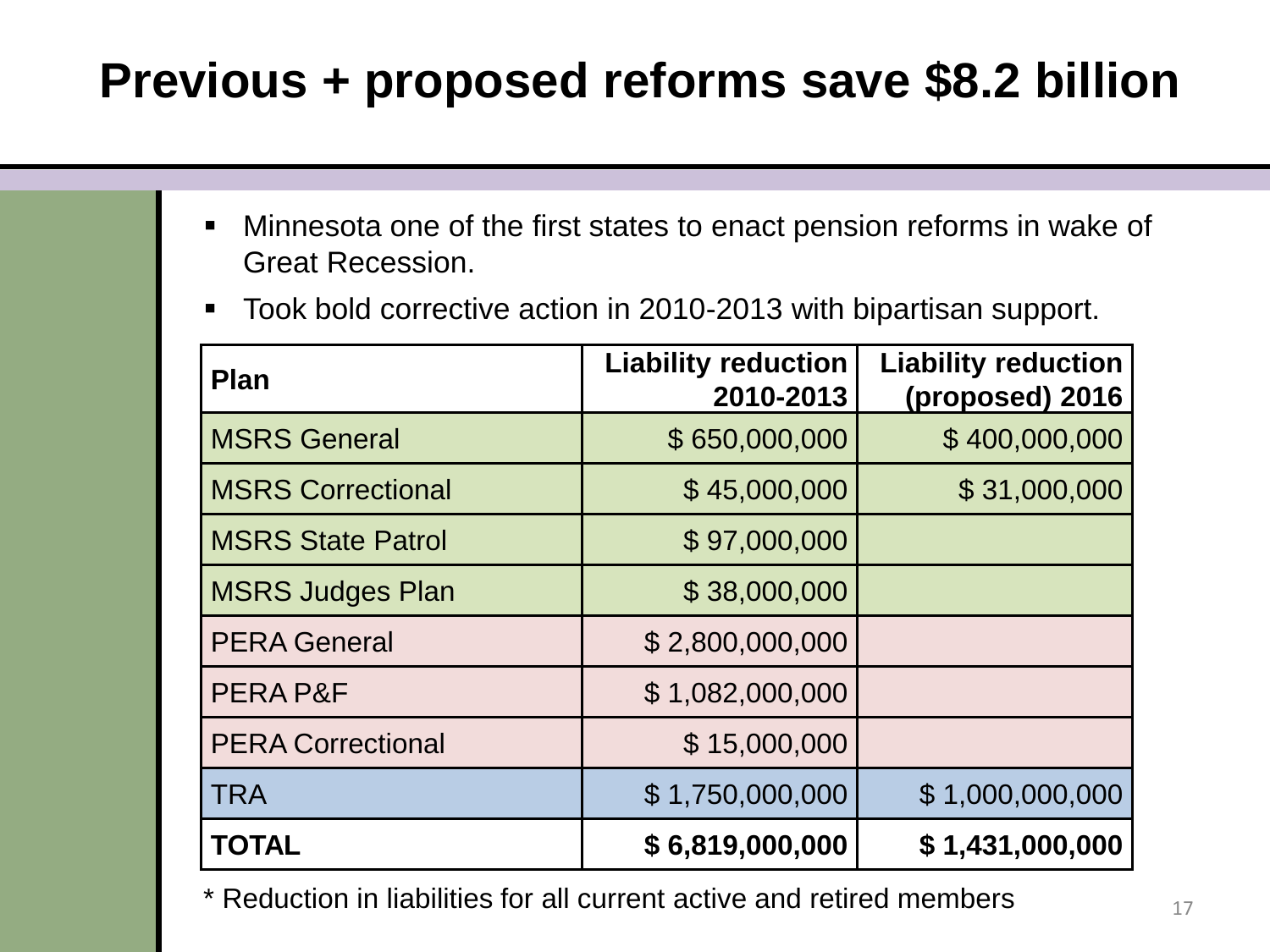### **Employer contribution rates in MN lower**



Source: NASRA FY2014 for Social Security-covered plans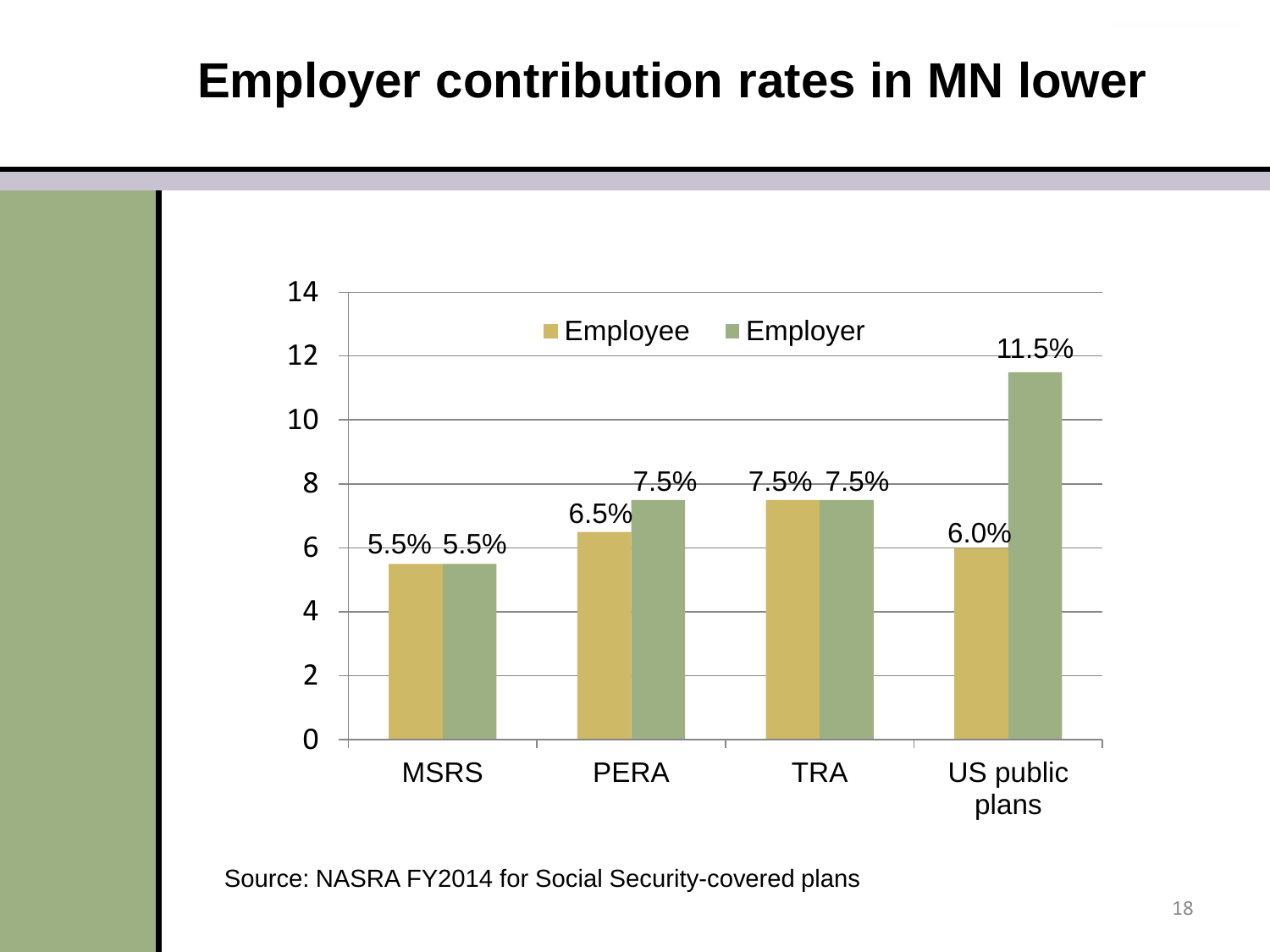### **Employees pay higher portion of costs**



Sources: NASRA, FY2014 for Social Security-covered plans (U.S.); Minnesota retirement systems FY2015 estimates reflecting all assumption changes.